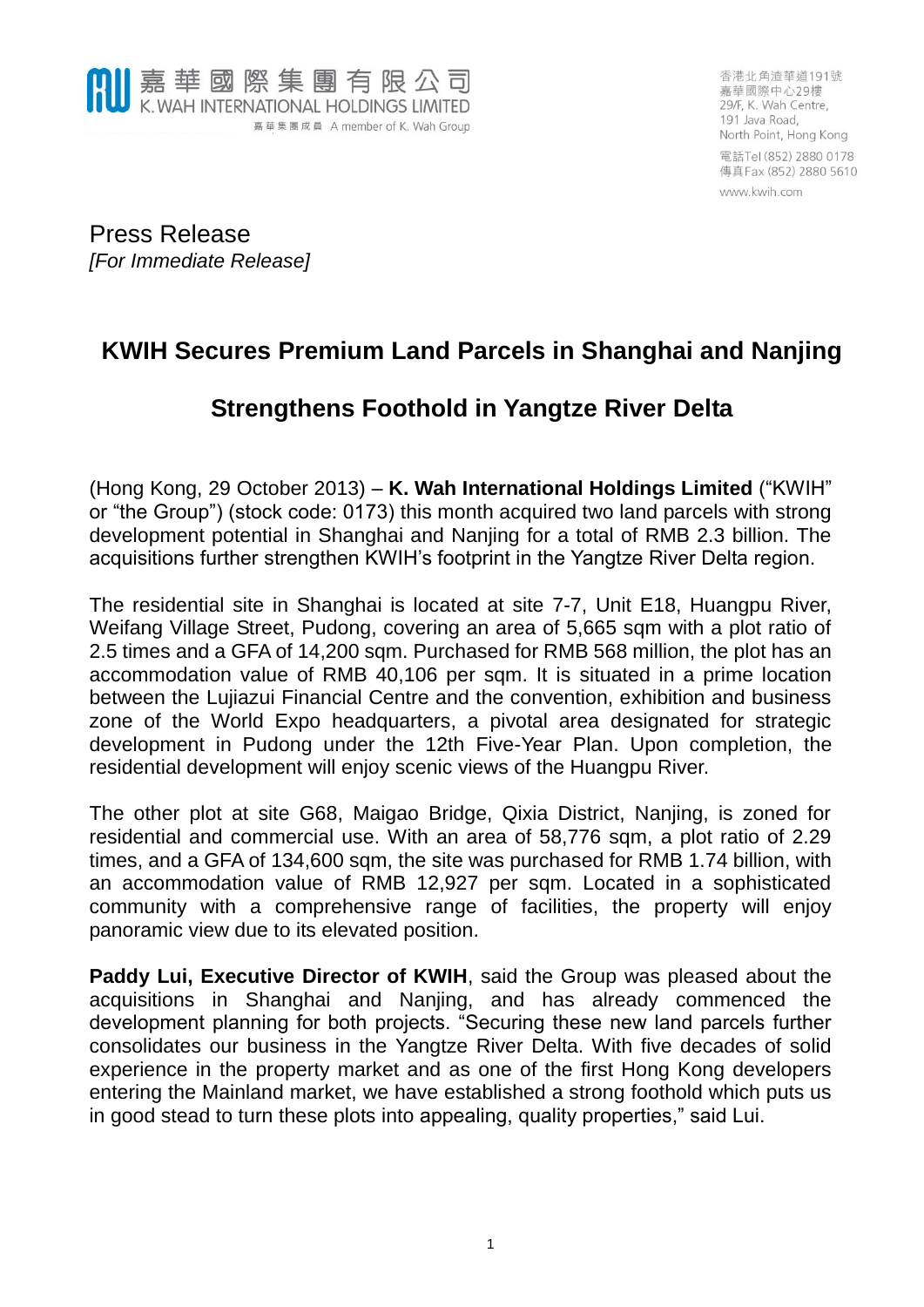

On the other hand, planning for the five new land parcels acquired in Hong Kong and Mainland China in 2012 has been completed. With construction slated to commence in the near term, these new projects are expected to be launched in the next two to three years. Committed to delivering quality, innovative and competitive products, KWIH will build a strategically balanced property portfolio catering to market demand, while accelerating the project development cycle for continuous asset turnover.

Lui added, "Looking ahead, the Group will continue to adopt a prudent and disciplined approach and utilize our strong financial resources to replenish our land bank, so as to drive our momentum and deliver the best possible returns to our shareholders."

*– End –*